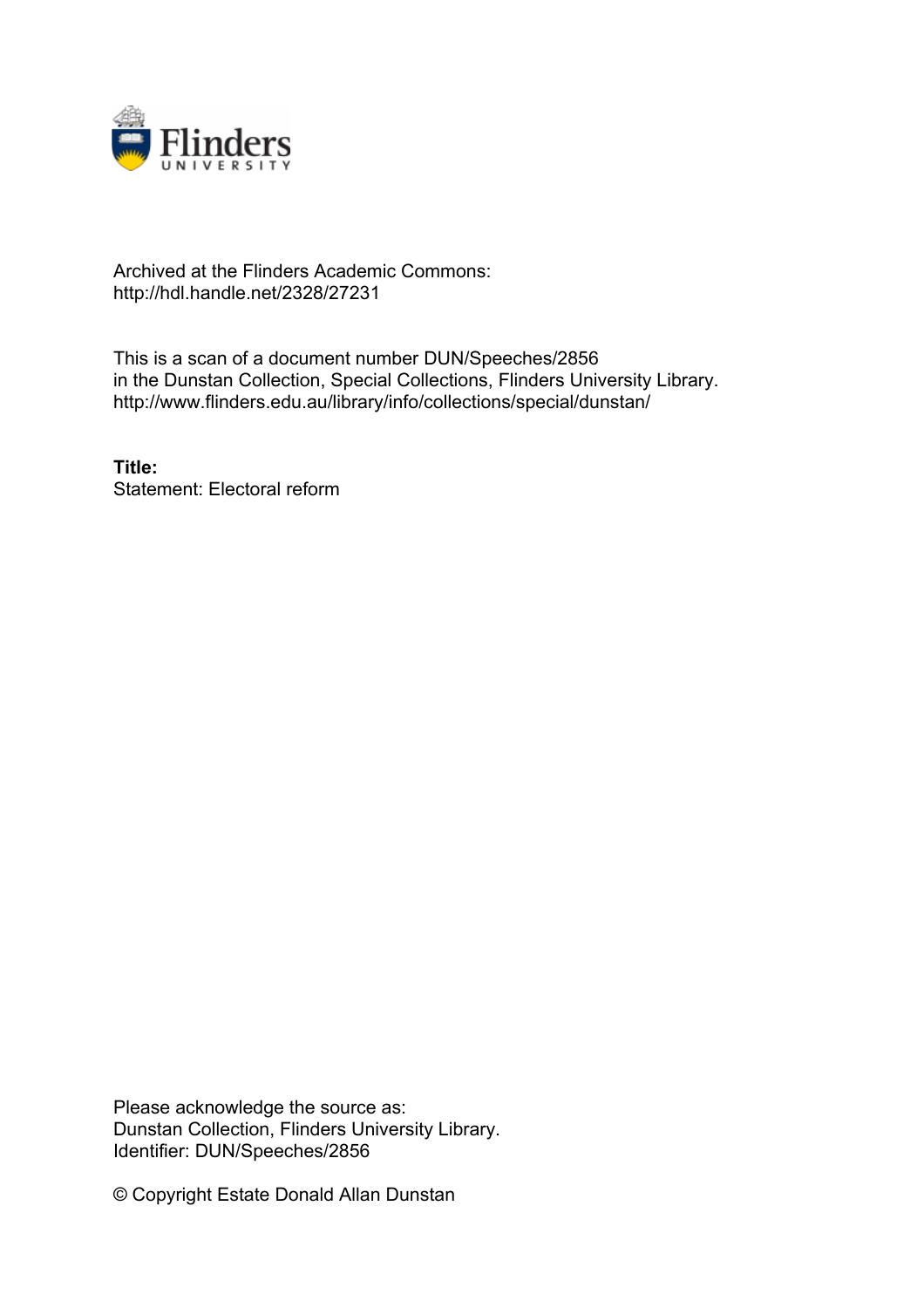



## September 30, 1975

Embargo...................................

**State Administration Centre, Victoria Square, Adelaide, South Australia 5001 Embargo. : South Australia 5001** 

19<sup>, 2856</sup>

## ELECTORAL REFORM.

The Premier, Mr. Dunstan, today introduced two Bills into the House of Assembly to give effect to the Government's pledge of electoral reform in South Australia.

from the Premier

 $\blacksquare$  Dunstan said the two pieces of legislation (Constitution Act Amendment bills Nos. 4 and 5), will ensure that the principles of electoral justice are written into the Constitution and that the processes of redistribution are taken out of the reach of political abuse.

"The Bills provide for electorates in the House of Assembly to be redistributed on the basis of one-vote, one value, that is each seat will have - as nearly as practicable - equal numbers of voters. A 10% tolerance will be allowed above or below the quota," said Mr. Dunstan.

"The Constitution will be altered to provide that all future redistribution will be entrenched in the Constitution".

An entrenched provision cannot be altered unless both Houses of Parliament  $\blacktriangleright$ ee AND people approve the change at a referendum.

"A permanent, completely independent Electoral Districts Boundaries Commission will be established and will have the sole responsibility for redistributing Lower House electorates. The three Commissioners will be a senior judge, the Electoral Commissioner and the Surveyor-General and any .redistribution they determine in accordance with the provisions of the Constitution will take effect without any intervention  $\overline{\phantom{a}}$ by Parliament".

"In other words, electoral redistribution will not be subject to political manipulation by a Government which might chance to have a majority in both Houses at any one time and which sought to alter the provisions in its 0wn favour, as happened under Liberal Governments previously in South Australia.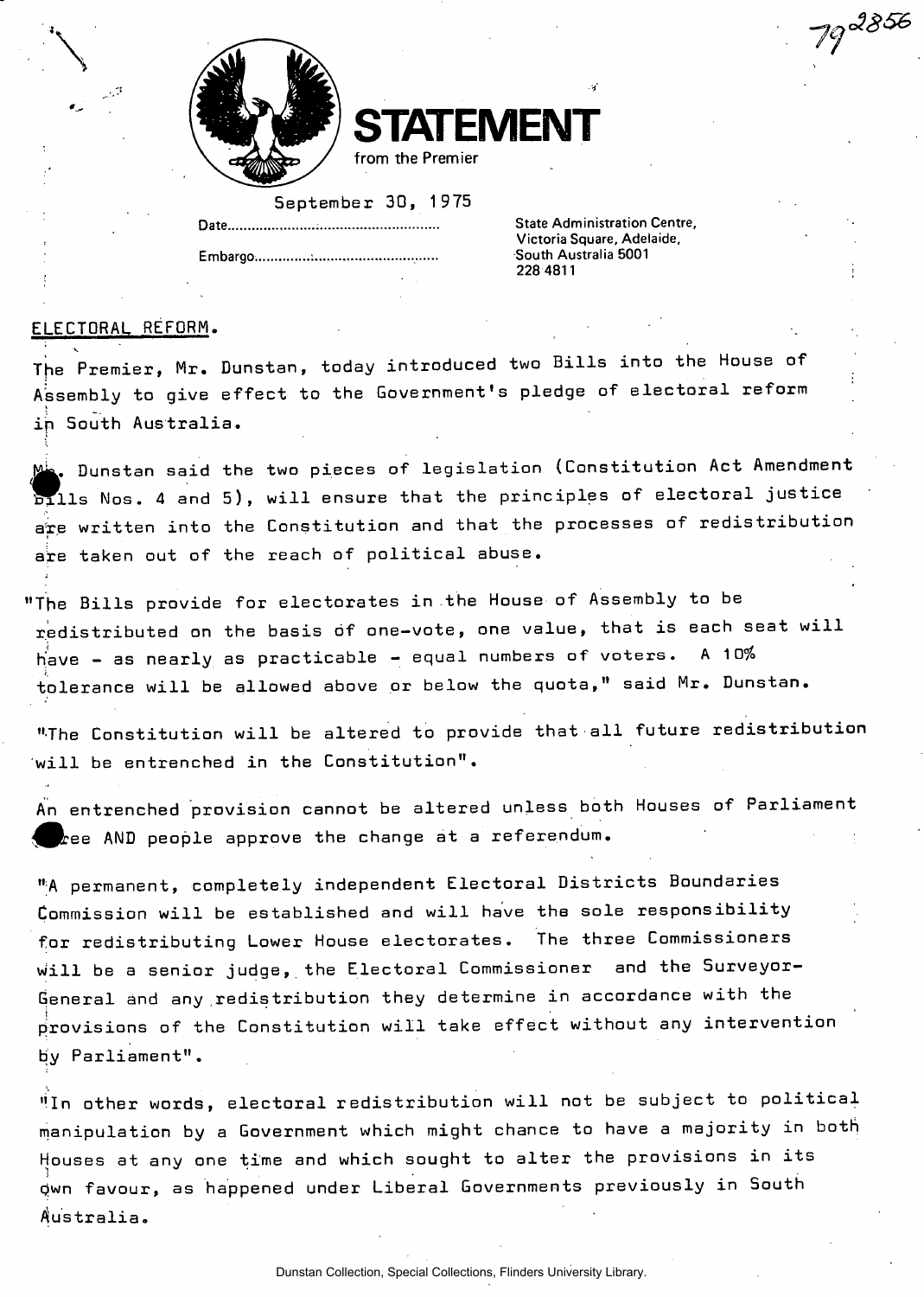"There are safeguards to ensure that there can be no interference by administrative means with the independence and continued work of the Electoral Boundaries Commission.

 $\ddot{\bullet}$ 

*A •* 

"It is not intended to change the number of seats in the House of Assembly from 47, and in consequence the next redistribution will be for the same number of seats as present.

"the second Bill will change the Constitution to ensure that simultaneous elections are held for the Upper House and the Lower House. Half the members of the Legislative Council will go to the people at each general election for the House of Assembly.

"There will not be a minimum six year period for members of the Upper We use and they will not get extension of time to eight or nine years as has happened in the past simply because House of Assembly elections fell within the six year period.

"Under existing provisions of the Constitution, some members of the Legislative Council have gone for nine years without facing the electors, simply because of accidents of timing".

Mr. Dunstan said once the legislation passed both Houses, the Boundaries Commissioners would start work immediately and he expected the redistribution would take six months to complete and would take effect at the next general elections for the House of Assembly.

) Premier said the reforms would prevent the gerrymandering and unfair weighting of electorates which previous Liberal Governments had used to keep themselves in office.

"The basis of future redistributions will be the democratic rights of all Sbuth Australians to have an equal say in the running of their State.

"The Boundaries Commission will be an independent, permanent body which will draw up the boundaries without political interference and using criteria laid down in the Constitution.

"The reforms ensure true and permanent democracy in this State".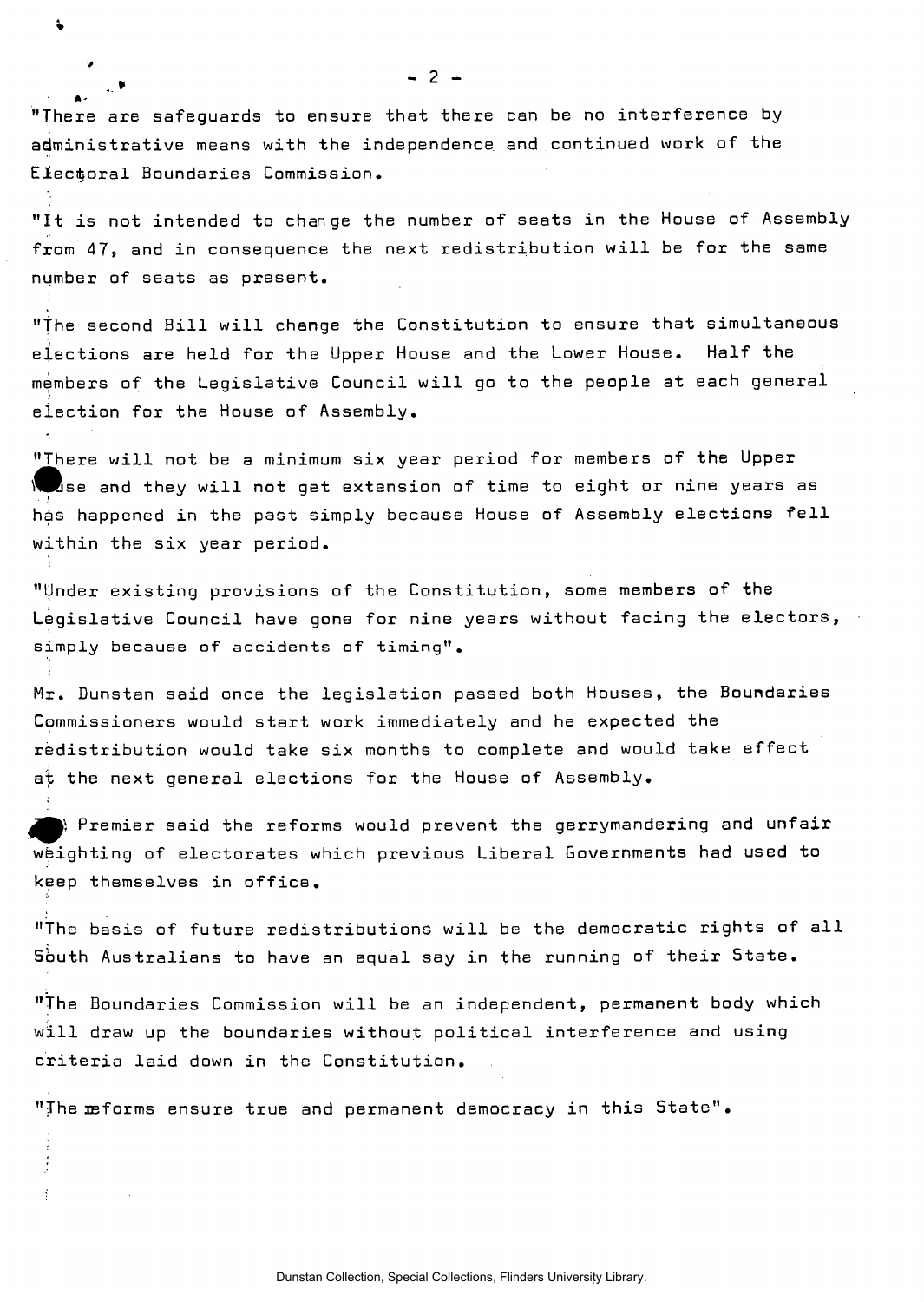



September 30, 1975 Date Controller Control Centre, Captain Centre, Captain Centre, Captain Centre, Captain Centre, Captain Centre,<br>Victoria Square, Adelaide,

**Embargo South Australia 5001** 

South Australia 5001 **228 4811** 

## ELECTORAL REFORM\*

The Premier, Mr. Dunstan, today introduced two Bills into the House of Assembly to give effect to the Government's pledge of electoral reform in South Australia.

 $\sharp$  Dunstan said the two pieces of legislation (Constitution Act Amendment Bills Nos. 4 and 5), will ensure that the principles of electoral justice are written into the Constitution and that the processes of redistribution are taken out of the reach of political abuse.

"The Bills provide for electorates in the House of Assembly to be redistributed on the basis of one-vote, one value, that is each seat will have - as nearly as practicable - equal numbers of voters. A 10% tolerance will be allowed above or below the quota," said Mr. Dunstan.

"The Constitution will be. altered to provide that all future redistribution will be entrenched in the Constitution".

 $\epsilon$ entrenched provision cannot be altered unless both Houses of Parliament agree AND people approve the change at a referendum.

"A permanent, completely independent Electoral Districts Boundaries Commission will be established and will have the sole responsibility for redistributing Lower House electorates. The three Commissioners will be a senior judge, the Electoral Commissioner and the Surveyor-General and any redistribution they determine in accordance with the provisions of the Constitution will take effect without any intervention by Parliament"..

"In other words, electoral redistribution will not be subject to political manipulation by a Government which might chance to have a majority in both Houses at any one time and which sought to alter the provisions in its own favour, as happened under Liberal Governments previously in South Australia,